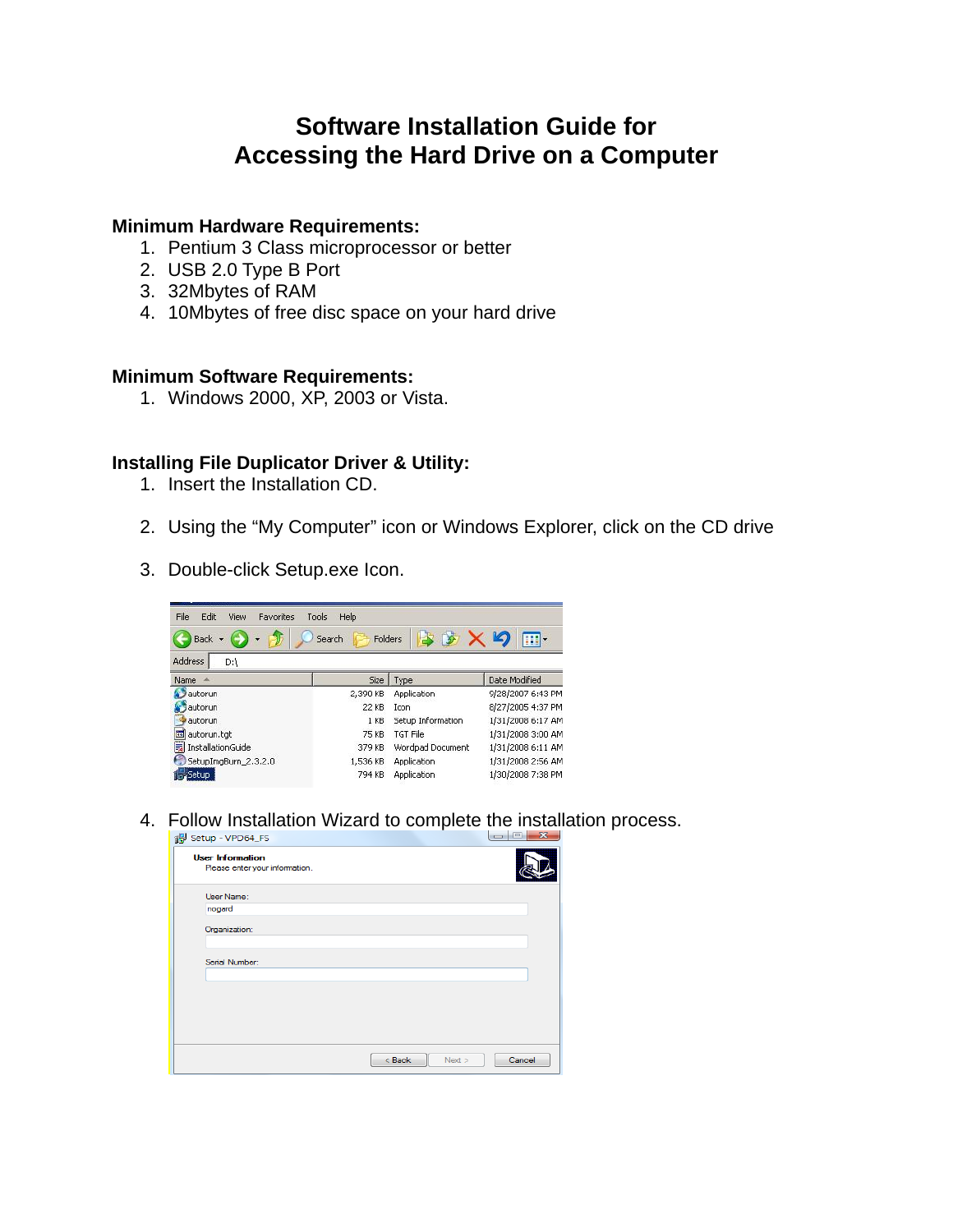

5. Restart your PC to complete installation.

## **Using the File Duplicator Utility:**

When using for the first time:

- 1. Power On the Duplicator & your PC
- 2. Turn On the "External USB Connection" setting under "Setup" on the **Duplicator**

Setup USB Connection

USB Connection On

- 3. Restart the Duplicator when prompted.
- 4. Use a USB 2.0 Cable to connect the Duplicator to your PC.
- 5. The File Duplicator Utility on your PC should recognize a new Drive Partition

| Volume                   | Type   | File system | Total size                | Used size                  | Codepage    | Physical object         |   |
|--------------------------|--------|-------------|---------------------------|----------------------------|-------------|-------------------------|---|
| -B<br>ID:1               | Basic  | FAT         | 970 MB                    | 936 MB                     |             | \Device\HarddiskVolume1 |   |
| حنت                      | Basic  | <b>NTFS</b> | 6674 MB                   | 5861 MB                    |             | \Device\HarddiskVolume2 |   |
| (C <sub>i</sub> )<br>حنت | Basic  | <b>NTFS</b> | 50 GB                     | 50 GB                      |             | \Device\HarddiskVolume3 |   |
| [G:]<br>حنت              | Basic  | <b>NTFS</b> | 35 GB                     | 34 GB                      |             | \Device\HarddiskVolume4 |   |
| 4<br>(E:1)               | Basic  | <b>BAW</b>  | 0B                        | 0 <sub>B</sub>             |             | \Device\HarddiskVolume5 |   |
|                          | Blasic | VPD64 FS    |                           | <b>Show Properties</b>     |             | e\HarddiskVolume9       |   |
|                          |        |             |                           |                            |             |                         |   |
|                          |        |             |                           | Copy to Clipboard          |             |                         |   |
| $\epsilon$               |        |             |                           | Change Drive Letter        |             |                         |   |
|                          | Type   | File system |                           | VPD64_FS Management        |             | n entru                 |   |
| DISK <sub>0</sub>        |        |             |                           |                            |             |                         |   |
|                          | Basic  | <b>NTFS</b> | <b>Reload and Refresh</b> |                            | <b>TWN</b>  |                         |   |
| (C <sub>i</sub> )        | Basic  | <b>NTFS</b> |                           |                            | <b>NTFS</b> |                         |   |
| (G:1)                    | Basic  | <b>NTFS</b> |                           | <b>Service Management</b>  |             | <b>NTES</b>             |   |
|                          |        |             |                           | <b>VPD64 FS Statistics</b> |             |                         | ≡ |
| DISK <sub>1</sub>        | Basic  | <b>FAT</b>  | <b>970 MB</b>             | 936 MB                     |             | <b>FAT16 HUGE</b>       |   |
| ID:1                     |        |             |                           |                            |             |                         |   |
| DISK <sub>2</sub>        |        |             |                           |                            |             |                         |   |
| (E:1)                    | Basic  |             |                           |                            |             |                         |   |
| DISK <sub>3</sub>        |        |             |                           |                            |             |                         |   |
|                          | Basic  | VPD64 FS    | 149 GB                    | 12 GB                      | default     | <b>HPFS/NTFS</b>        |   |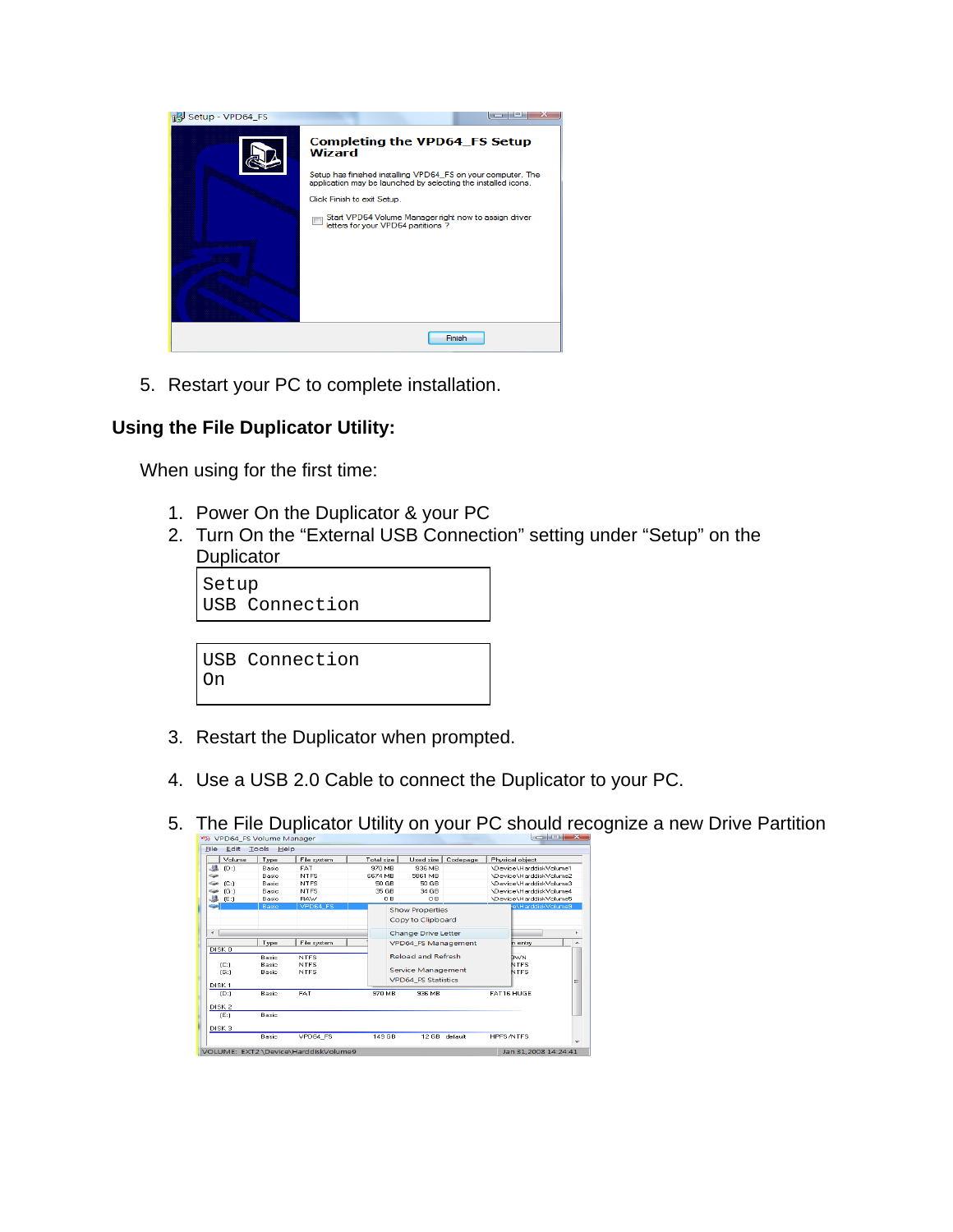| Volume                                          | Type                      | File system                                                                                                                                                                                                                     | Total size    | Used size     | Codepage                         | Physical object                                       |   |
|-------------------------------------------------|---------------------------|---------------------------------------------------------------------------------------------------------------------------------------------------------------------------------------------------------------------------------|---------------|---------------|----------------------------------|-------------------------------------------------------|---|
| 名<br>(D)                                        | Basic                     | FAT                                                                                                                                                                                                                             | 970 MB        | 936 MB        |                                  | \Device\HarddiskVolume1                               |   |
| خفا                                             | Basic                     | <b>NTFS</b>                                                                                                                                                                                                                     | 6674 MB       | 5861 MB       |                                  | \Device\HarddiskVolume2                               |   |
| $ C_1 $<br>حنت                                  | Basic                     | <b>NTFS</b>                                                                                                                                                                                                                     | 50 GB         | 50 GB         |                                  | \Device\HarddiskVolume3                               |   |
| [G:]<br>خهيته                                   | Basic                     | <b>NTFS</b>                                                                                                                                                                                                                     | 35 GB         | 34 GB         |                                  | \Device\HarddiskVolume4                               |   |
| 想<br>(E:)                                       | منسم B                    | $10.11 - 1$                                                                                                                                                                                                                     | $\sim$ $\sim$ | $\sim$ $\sim$ |                                  | Amino Harddisk Volume 5                               |   |
| $\epsilon$<br>DISK <sub>0</sub><br>(C.)<br>[G:] | Τł<br>Ba<br>Bá<br>☞<br>Ba | Enter or select a new drive lettter :<br>Which way to mount:<br>Mount via DefineDosDevice, will be lost after rebd.It<br>Permanent mount via MountMgr, but might not wd L:<br>Define permanent MountPoint in registry, need ret |               |               | A:<br>B:<br>ĸ٠<br>м.<br>N:<br>0: | $\overline{\phantom{a}}$<br>E<br>htry<br>Ν<br>is<br>S |   |
| DISK <sub>1</sub>                               |                           |                                                                                                                                                                                                                                 | Cancel        |               | <b>OK</b>                        |                                                       | E |
| ID:1                                            | Basic                     |                                                                                                                                                                                                                                 |               |               |                                  | <del>merro no</del> GE                                |   |
| DISK <sub>2</sub>                               |                           |                                                                                                                                                                                                                                 |               |               |                                  |                                                       |   |
|                                                 | Basic                     |                                                                                                                                                                                                                                 |               |               |                                  |                                                       |   |
| (E: )                                           |                           |                                                                                                                                                                                                                                 |               |               |                                  |                                                       |   |
| DISK <sub>3</sub>                               | Basic                     | VPD64 FS                                                                                                                                                                                                                        | 149 GB        |               | 12 GB default                    | <b>HPFS/NTFS</b>                                      |   |

6. Mount the Drive Partition to one of the free Drive Letters.

7. You PC should now have a drive partition ready to access.

| <b>Hard Disk Drives</b>               |                       |
|---------------------------------------|-----------------------|
| SYS(C)                                | Local Disk            |
| Duplicator (I:)                       | Local Disk            |
| <b>Devices with Removable Storage</b> |                       |
| $3\%$ Floppy (A:)                     | 31/2-Inch Floppy Disk |
| DVD-RAM Drive (D:)                    | CD Drive              |

When using the duplicator again after completing the above steps on the same PC:

**Step 1:** Power On the Duplicator and your PC

**Step 2:** Go to the Duplicator's Setup menu pressing the UP or DOWN arrow button, then press the >> button to enter the menu.

19.9 GB 278 GB

| <b>XEROX</b> | 2.20 |
|--------------|------|
| 14. Setup    |      |